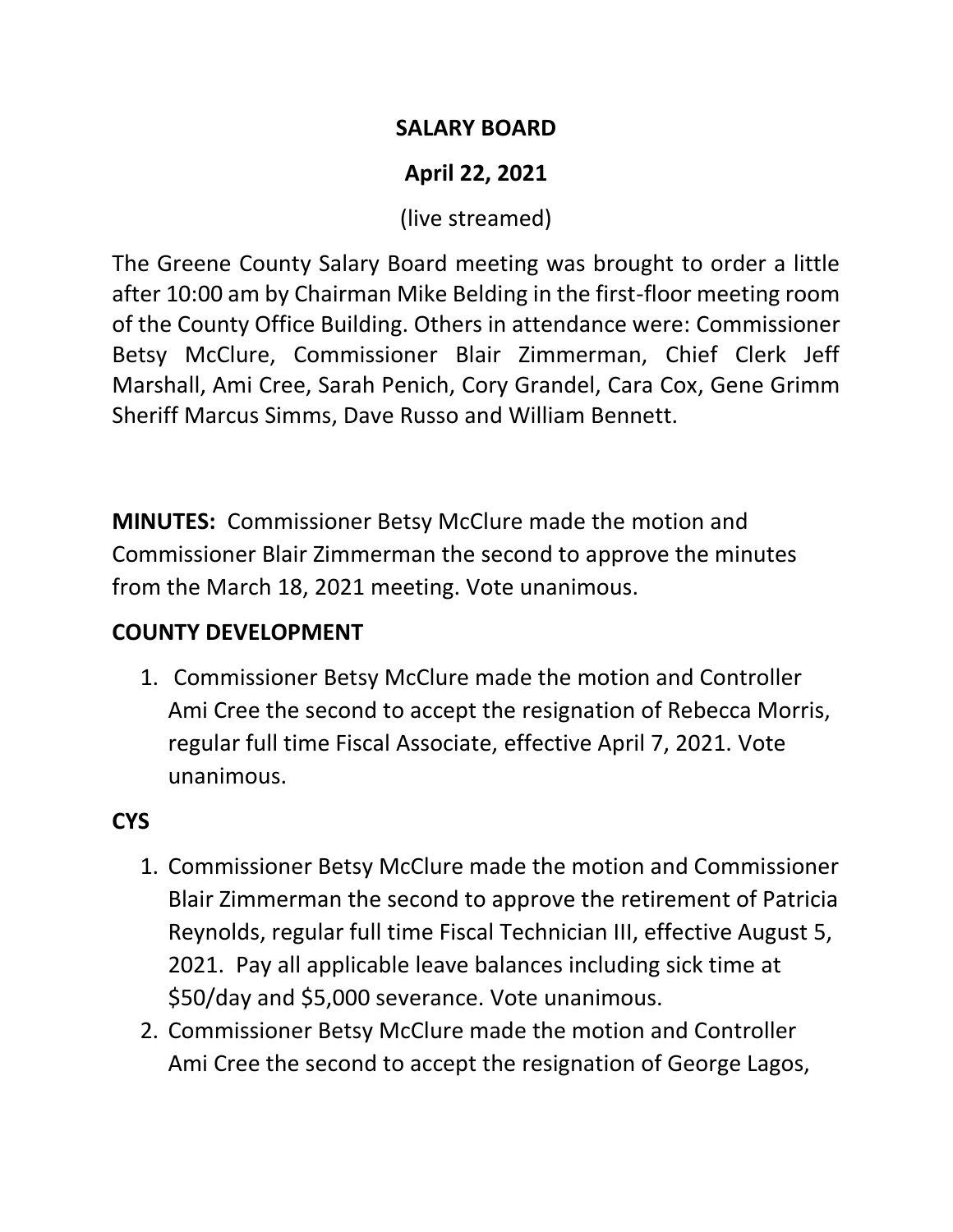regular full time Caseworker, effective April 30, 2021. Vote unanimous.

### **DISTRICT ATTORNEY**

1. Commissioner Betsy McClure made the motion and Commissioner Blair Zimmerman the second to approve the resignation of Edward DeBolt, casual County Detective, effective March 5, 2021. Vote unanimous.

### **ELECTIONS**

- 1. Commissioner Betsy McClure made the motion and Controller Ami Cree the second to approve eliminating the position of regular full time Administrative Assistant, (SEIU PG 9) effective April 12, 2021. Vote unanimous.
- 2. Commissioner Betsy McClure made the motion and Commissioner Blair Zimmerman the second to approve the hiring of Bonnie Davis as regular full time Confidential Secretary, at \$13.50/hr effective April 12, 2021. Vote unanimous.

# **IT**

1. Commissioner Betsy McClure made the motion and Controller Ami Cree the second to approve the hiring of Darrell Day as regular full time Helpdesk/Desktop Technician, at \$17.25/hr (MG PG 5) effective April 12, 2021. Vote unanimous.

#### **JAIL**

1. Commissioner Betsy McClure made the motion and Commissioner Blair Zimmerman the second to accept the resignation of Maria Barone, regular full time Corrections Officer, effective April 12, 2021. Vote unanimous.